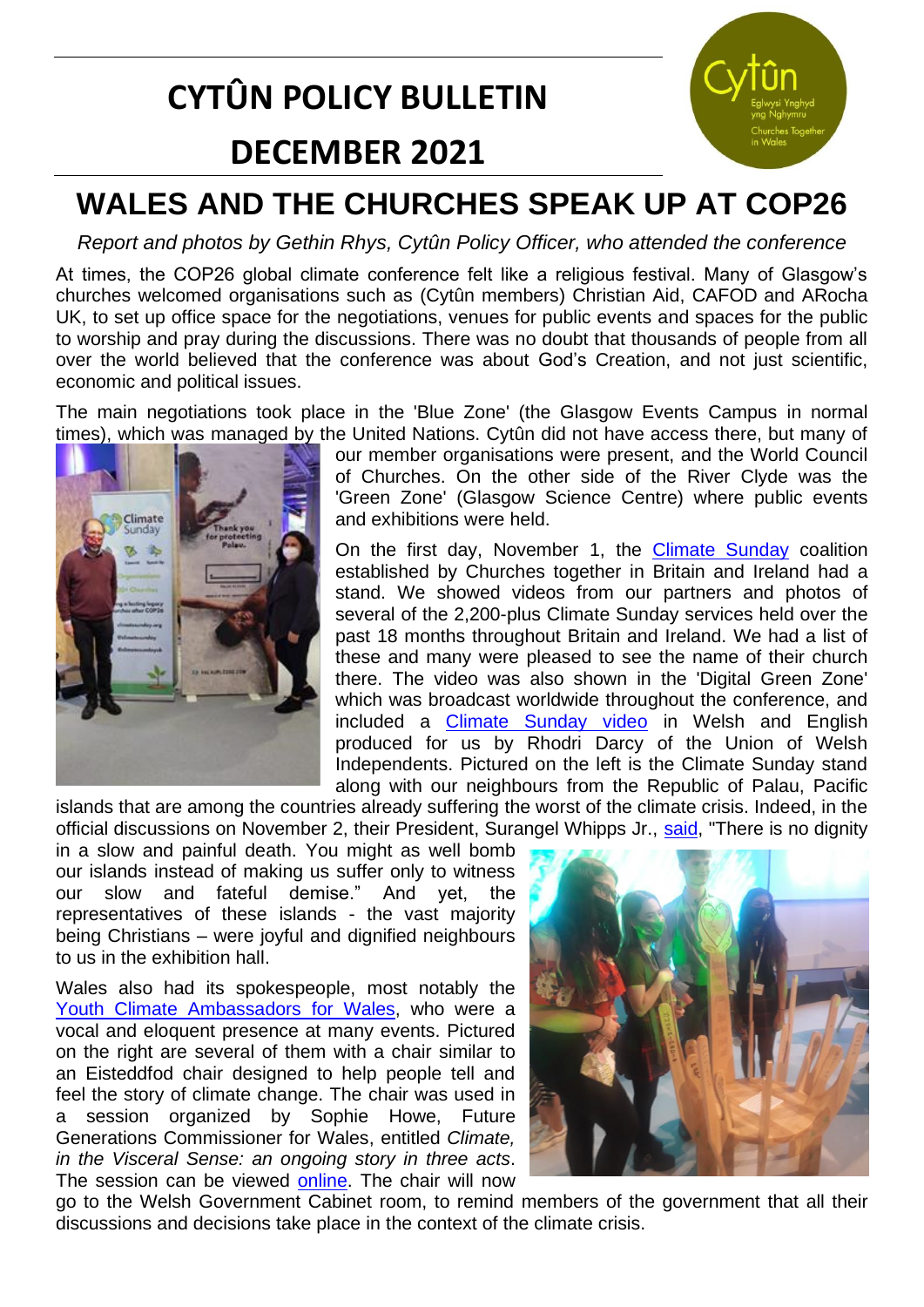

organizations around the world to the President of COP26, Alok Sharma MP. Unfortunately, he was not present, but a video message from one of his officials was shown.

The other Coalition of which Cytûn is part, [Climate Cymru,](https://climate.cymru/) was also active throughout the conference. On the evening of Sunday November 7 they



conference provide some hope of keeping global warming to within 1.5 degrees above the pre-Industrial Revolution temperature  $-$  a level that is considered relatively safe for most of the world

The most visible church presence was in the city. In many Glasgow churches the paper boats made by Christian Aid supporters could be seen, and in a moving ceremony at St George's Church, Tron, on November 2 these small boats joined the larger boat which had travelled with the pilgrims from the [Young Christian Climate Network](https://www.yccn.uk/) from the G7 conference in Truro in June to Glasgow. The intention was to present these and commitments from similar



places an ice sculpture on a disused dry dock in Glasgow, opposite the Blue Zone. Cytûn was represented at the unveiling, and the ice gradually melted during the second week of the conference – like the ice throughout the world which is warming and disappearing. A similar sculpture had been placed on the steps of the Senedd a few days prior to the conference.

I was given the opportunity to reflect on the progress of the conference on *Newyddion S4C* (picture below from the penultimate evening of the conference) and on [Dros Frecwast](https://www.bbc.co.uk/programmes/m0011d47)

and [Bwrw Golwg](https://www.bbc.co.uk/sounds/play/m0011k3h) on Radio Cymru. Alok Sharma's own summary of the outcome was that the commitments

made at the



(although not necessarily for Palau and other Pacific islands). But, said Mr Sharma of that hope, "its pulse is weak".

The Executive Committee of the World Council of Churches issued a [statement](https://www.oikoumene.org/resources/documents/statement-on-the-outcome-of-cop26) at the end of the conference expressing "disappointment and dismay at the inadequate outcome". As COP26 came to an end civil society representatives marched through the conference hall, led by indigenous peoples from Latin America – peoples who were represented in many of the church activities which took place, including a service arranged by Christian Aid in Sandyford Henderson Church on November 9 (pictured on next page), which included a livestream from the Amazon.

The World Council of Churches statement said, "The science of climate change is implacable, not amenable to negotiation, and unforgiving of political short-termism," the statement reads. This is the last crucial decade for climate action to avoid the catastrophe long foretold. In Glasgow our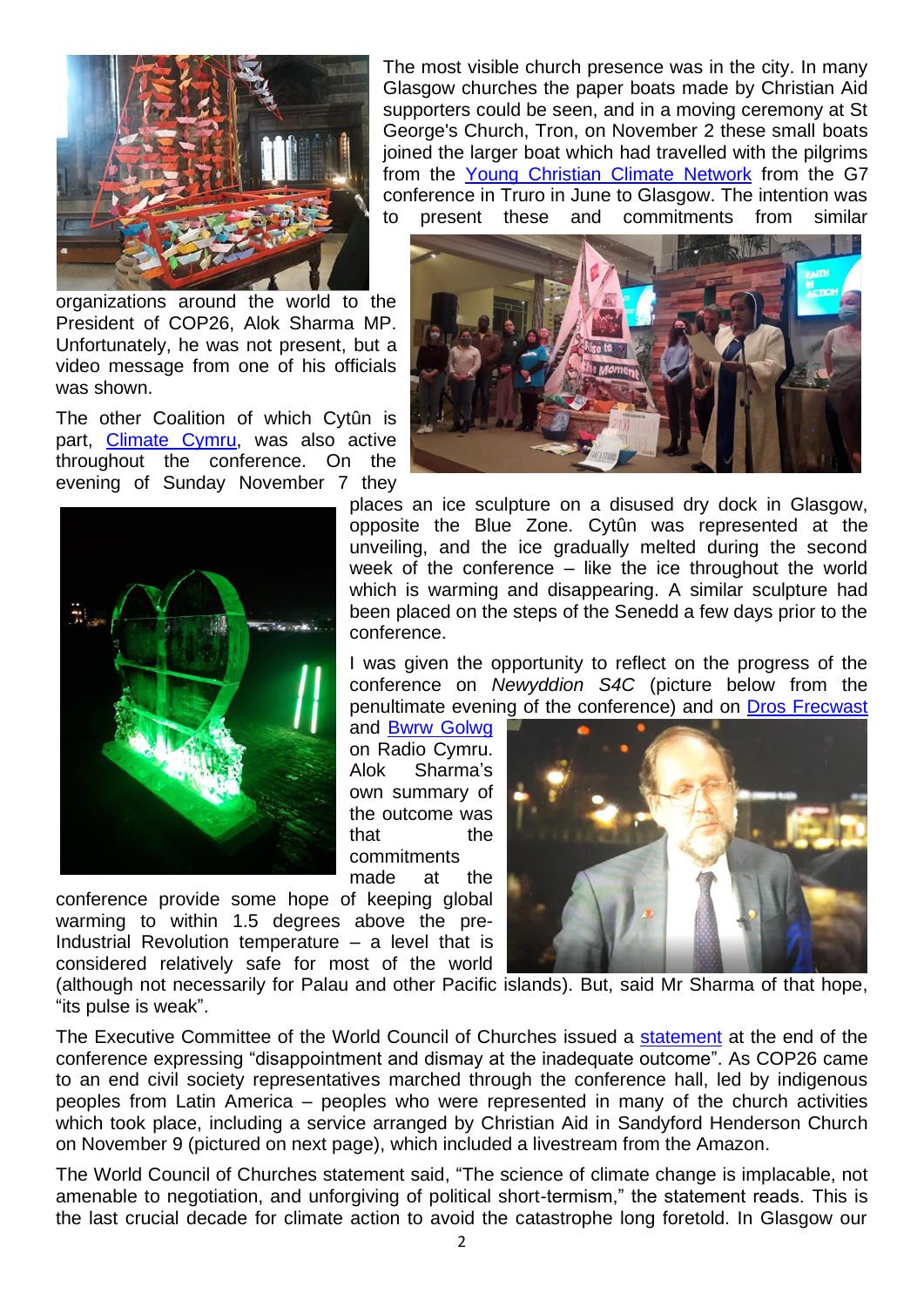political leaders have once again procrastinated on taking the actions that the climate emergency demands, and diminished the window of opportunity for taking that action."



The Executive Committee appealed for "a fundamental conversion – a *metanoia* – in all our nations, societies, churches and communities, away from the destructive exploitative path which has led us to this precipice, towards a just and sustainable future."

Climate Sunday also published a [statement](https://23100d34-ff98-46f5-ad81-a296cc22d25b.filesusr.com/ugd/fdade1_a21e7ed487584625a4559b3338ead094.pdf) at the end of the conference, saying, "While there have been some welcome agreements reached in Glasgow at COP26, the outcomes of the conference on the whole fell short of what was needed to keep global warming below 1.5 degrees.

"The Climate Sunday coalition urges the UK government to show moral leadership and to take bolder action at home on the climate crisis after COP26. With the likelihood that countries will be asked to ramp up their pledges to cut greenhouse gas emissions within a year - instead of waiting another five - it is urgent that rich countries step up their domestic action before then to be in a position to commit more internationally... The coalition urges churches to keep going on their commitments to environmental action, and to continue to put pressure on the UK government to deliver on its climate responsibilities. Andy Atkins, Chair of Climate Sunday and CEO of A Rocha UK explains: "It is vital that we see COP26 not as the end of global efforts to avoid climate catastrophe, but as a step along the way, with much more yet to be done. Churches have much to offer to address this challenge, and we must use all of our assets - buildings, land, local influence and national voice - to respond. Collectively, churches participating in Climate Sunday have accomplished much, but we have only just begun." Climate Sunday held a webinar the week following COP26 to share experiences of the conference, and this can be viewed [online.](https://www.climatesunday.org/climate-sunday-impressions-from-cop26?lang=cy)

The Church in Wales published a [statement,](https://www.churchinwales.org.uk/en/news-and-events/church-welcomes-welsh-government-pledge-on-fossil-fuels/) saying "Christians in Wales are welcoming the Welsh Government's pledge to end oil and gas exploration within the next 15 years. The Church in Wales is commending its decision to sign up to the [Beyond Oil and Gas Alliance \(BOGA\).](https://beyondoilandgasalliance.com/who-we-are/) BOGA is a coalition of 10 nations and regions including Denmark, Costa Rica, France and Ireland who have pledged to end oil and gas exploration by 2035."

The Bishop of St Davids, Joanna Penberthy, who chairs the Church in Wales' climate group, CHASE, says, "This is a step in the right direction for Wales and we are delighted the Welsh Government has shown such visionary leadership. The pledge is an example of the necessary action needed at every level of society to stop catastrophic climate change."

Earlier this year, the Church's Governing Body committed it to be net zero carbon by 2030. Churches can undertake the straightforward, easy-wins steps in the Church in Wales' 'Practical path to net zero carbon' booklet to set themselves on their own net zero path. The booklet can be found on the [Church in Wales' Climate Change webpage.](https://www.churchinwales.org.uk/en/about-us/our-campaigns/environment/) Churches are encouraged also to:

- continue to use the excellent Climate Sunday resources that will remain available on the [Climate Sunday website](http://www.climatesunday.org/) and to invite other churches of all denominations locally to work together for mutual prayer, support and encouragement.
- register for [A Rocha's Eco-Church](https://ecochurch.arocha.org.uk/) project. Could Eco-Church be your church's Advent Project this year? And you could aim to gain the Bronze award or your next award by next September's Creation time.

Climate Sunday is **encouraging its supporters** to take the following steps in the coming weeks:

- Send or sign the [Climate Coalition's Christmas card](https://www.theclimatecoalition.org/christmascard) to Boris Johnson MP
- [Write to your MP](https://www.theclimatecoalition.org/take-action) to ask them to work to 'keep 1.5 degrees alive'
- Register for the webinar [Climate Sunday –](https://us02web.zoom.us/webinar/register/3416371481178/WN_-e-03k0NQveinOz-l82fOA) What next on January 20 at 7pm.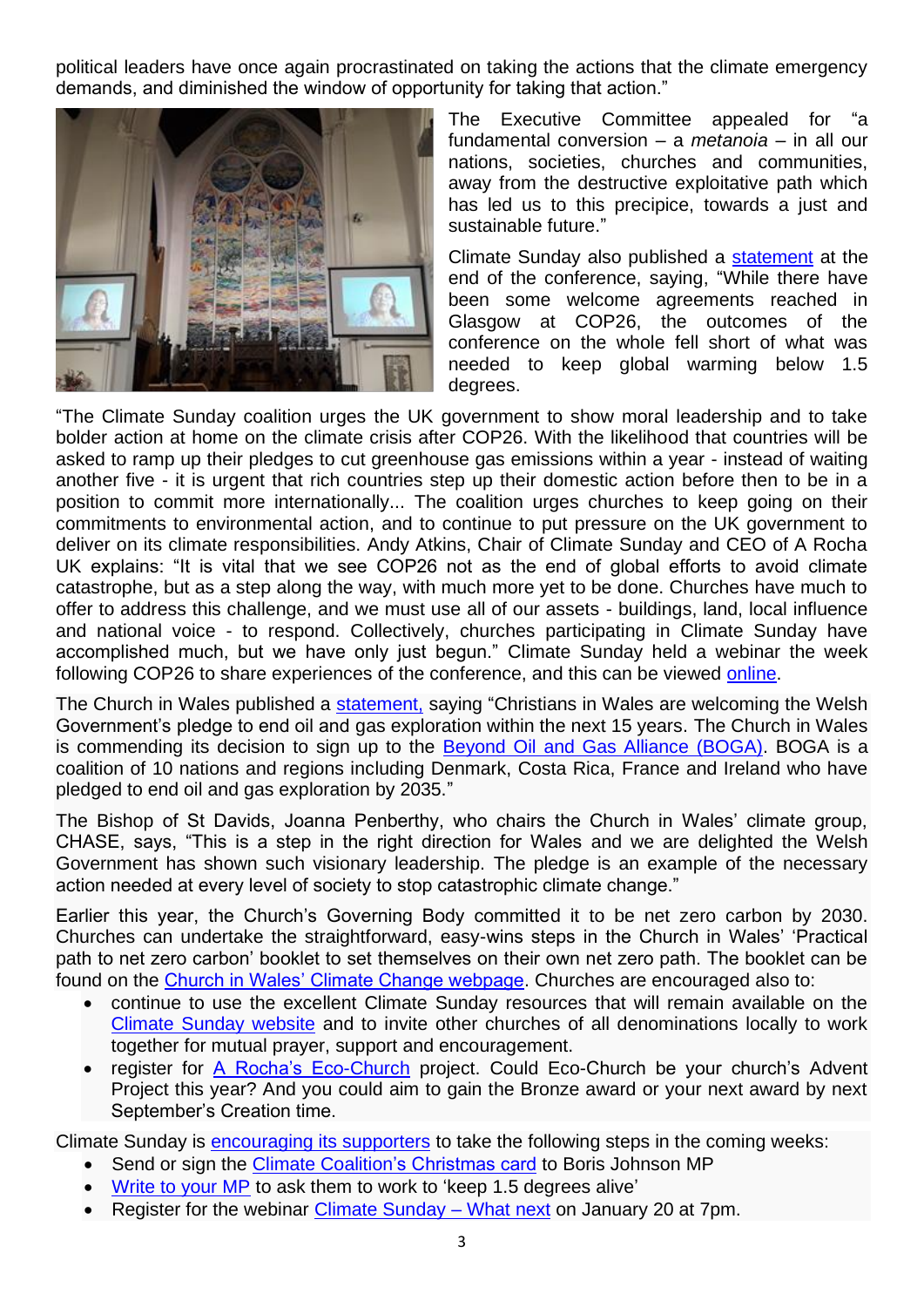# **AN EXPANDED PROGRAMME FOR WELSH GOVERNMENT**

On November 22, the Welsh Labour Government and Plaid Cymru announced a [Co-operation](https://gov.wales/co-operation-agreement-2021)  [Agreement](https://gov.wales/co-operation-agreement-2021) for the next three years in the Senedd. The Counsel General, Mick Antoniw MS, [explained](https://labourlist.org/2021/11/our-deal-with-plaid-cymru-will-help-deliver-our-radical-socialist-agenda/) that Plaid Cymru will have a voice in the implementation of agreed policies and the formulation of Welsh Government budgets, and pledge to support the agreed budgets; but Plaid Cymru will not have ministers in government, and will remain an opposition party in the Senedd.

There are 46 specific commitments, some of which reiterate promises already made in the Welsh Government's Programme for Government published in June 2021, prioritize within current policies, or are research projects. Specific new commitments include (quotes italicised):

- *Commission independent advice to investigate possible routes to net zero by 2035 - the current target date is 2050.*
- *Work towards the creation of Ynni Cymru, a publicly owned energy company, over the next two years, to expand community-owned renewable energy generation.*
- *Work with the farming community to encourage woodland creation on less productive land and through agro-forestry. … We will consider ways of drawing investment for woodland creation that secures local ownership and control.*
- *Introduce a transition period as we reform the system of farm payments so stability payments will continue to be a feature of the Sustainable Farming Scheme during and beyond this Senedd term.*
- *Set up an expert group to … create a National Care Service, free at the point of need, continuing as a public service. We will agree an implementation plan by the end of 2023.*
- *Take immediate and radical action to address the proliferation of second homes and unaffordable housing,…[to] include a cap on the number of second and holiday homes; measures to bring more homes into common ownership; a statutory licensing scheme for holiday lets; greater powers for local authorities to charge council tax premiums and increasing taxes on second homes.*
- *Establish Unnos, a national construction company, to support councils and social landlords to improve the supply of social and affordable housing.*
- *Extend free school meals to all primary school pupils*
- *Expand free childcare for all two-year-olds with a particular focus on providing and strengthening Welsh-medium childcare.*
- *Work with partners to develop options for a more sustainable model of supply teaching, with fair work at its heart, which will include local authority-led and school-led alternatives and put in place a framework to remove profit from the care of looked after children.*
- *Fund existing and new enterprises to improve Welsh-based journalism to tackle the information deficit.*
- Resume setting Welsh Language Standards for *public transport; regulators in the health sector; newly established public bodies currently outside the standards regime and water companies; and begin work on implementing the standards on housing associations*.

Only three of the commitments refer to the introduction of new primary legislation, namely:

- a Senedd Reform Bill, *based on 80 to 100 Members; a voting system, which is as proportional – or more - than the current one, and have gender quotas in law.*
- *Welsh Language Education Bill, which will … strengthen Welsh in Education Strategic Plans; set new ambitions and incentives to expand the proportion of the education workforce who can teach and work through the Welsh language; establish a single continuum of Welsh language learning; enable existing schools to move into a higher Welsh language category and incentivise …Welsh-medium provision in all education settings.*
- *Introduce local tourism levies using local government finance reform legislation*, and also Council Tax reform.

A White Paper is also promised *to include proposals for a right to adequate housing, the role a system of fair rents (rent control) could have in making the private rental market affordable for local people on local incomes and new approaches to making homes affordable.*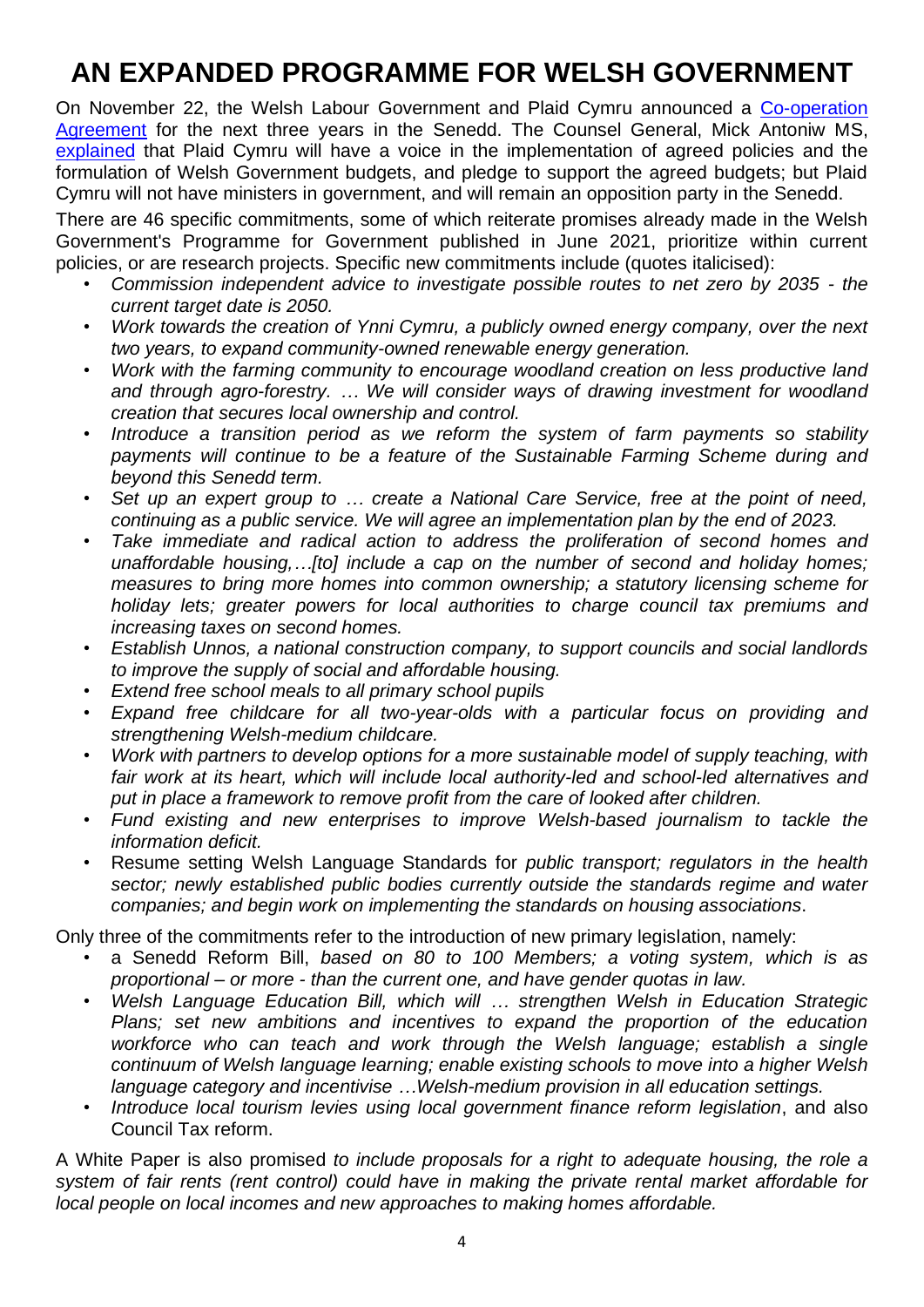## **STEP BY STEP TOWARDS THE NEW CURRICULUM**

Cytûn and its member churches have been actively involved in the planning for a new curriculum for schools in Wales from September 2022. During November, two further steps were taken towards shaping the curriculum for the next generation of children:

- A new [draft code for teaching Relationships and Sexuality Education](https://business.senedd.wales/mgIssueHistoryHome.aspx?IId=38403&Opt=0) has been laid before the Senedd. The code will need Senedd approval before the Christmas recess, and if that is received, statutory guidance on its implementation will also be issued. The voice of faith communities has contributed to the formulation of the code and guidelines, along with many other voices. The [last consultation on the subject](https://gov.wales/curriculum-wales-guidance-and-code-relationships-and-sexuality-education-rse) received a large amount of input and an analysis of the consultation responses can be read [here.](https://gov.wales/sites/default/files/consultations/2021-11/summary-of-responses.pdf)
- Qualifications Wales announced their proposals for GCSE syllabuses for the new curriculum, to be examined from 2027 onwards, under the title *[Qualified for the Future](https://www.qualificationswales.org/english/qualified-for-the-future---have-your-say/)*. This involves combining the sciences into one new GCSE, and likewise English language and literature. A decision on Welsh language and literature GCSEs has been deferred, but it is promised that a separate GCSE in Religious Studies will be maintained.

As the Bulletin goes to press, we are still awaiting the outcome of the consultation on a draft [Framework for Religion, Values and Ethics](https://gov.wales/guidance-design-and-delivery-mandatory-religion-values-and-ethics-rve) in the new curriculum.

#### **Community Payback – an opportunity for churches**

Community Payback work is a sentence of the court that requires people to carry out between 40 and 300 hours of work for the benefit of local communities. The number of hours to be completed is set by the Court. Community Payback (CP) is primarily a punishment that restricts a person's free time, however, CP is also rehabilitative and enables people to pay back for their offending, build self-esteem and learn new skills.

Wales Community Payback provision can support beneficiaries by providing free labour to undertake various projects to support their local communities. The provision does not risk or replace paid employment, rather it supports the completion of work that would not otherwise take place. Each project varies but work can include (but is not limited to):

- Grounds maintenance/gardening or environmental work
- Graffiti clearance, collecting litter/clearing fly tipping
- Minor building work or decorating

Projects are usually delivered by a Community Payback supervisor who will oversee the work of up to 8 people on a project. But where possible, beneficiaries can supervise groups.

Due to COVID-19 restrictions, Community Payback teams have been limited in the number of Unpaid Work hours they have been able to deliver and, as a result, a significant backlog of hours has built up across Wales. Llanbeblig Church, Caernarfon, has already benefited from this project, and the Probation Service in Wales are keen to engage with other third sector organisations who would be interested in benefitting from some of the available Unpaid Work hours, and have set up a functional email box [\(WalesPS.UPWNominations@justice.gov.uk\)](mailto:WalesPS.UPWNominations@justice.gov.uk) to receive enquiries.

#### **WHAT FUTURE FOR CHURCH BUILDINGS IN WALES?**

A big post-Covid question for a small corner of the Bulletin! We draw your attention to three things:

- A new report and debate from the National Churches Trust *[The future of the UK's](https://www.nationalchurchestrust.org/futureofchurches) Church Buildings*, which shows the huge variety of current uses and possible futures.
- A [survey by Creative Lives](https://www.creative-lives.org/news/creative-lives-survey-2021-spaces) about the issues facing creative groups and venues post-Covid – many of those venues being places of worship and church community halls. The survey closes on December 17<sup>th</sup>.
- Cytûn member Housing Justice Cymru's [Faith in Affordable Housing](https://housingjustice.org.uk/cymru/fiah) programme can offer advice on turning some or all of existing church land and property into affordable housing for the local community and help tackling the housing issues which feature prominently in the new Welsh Government-Plaid Cymru Co-operation Agreement (see page 4).